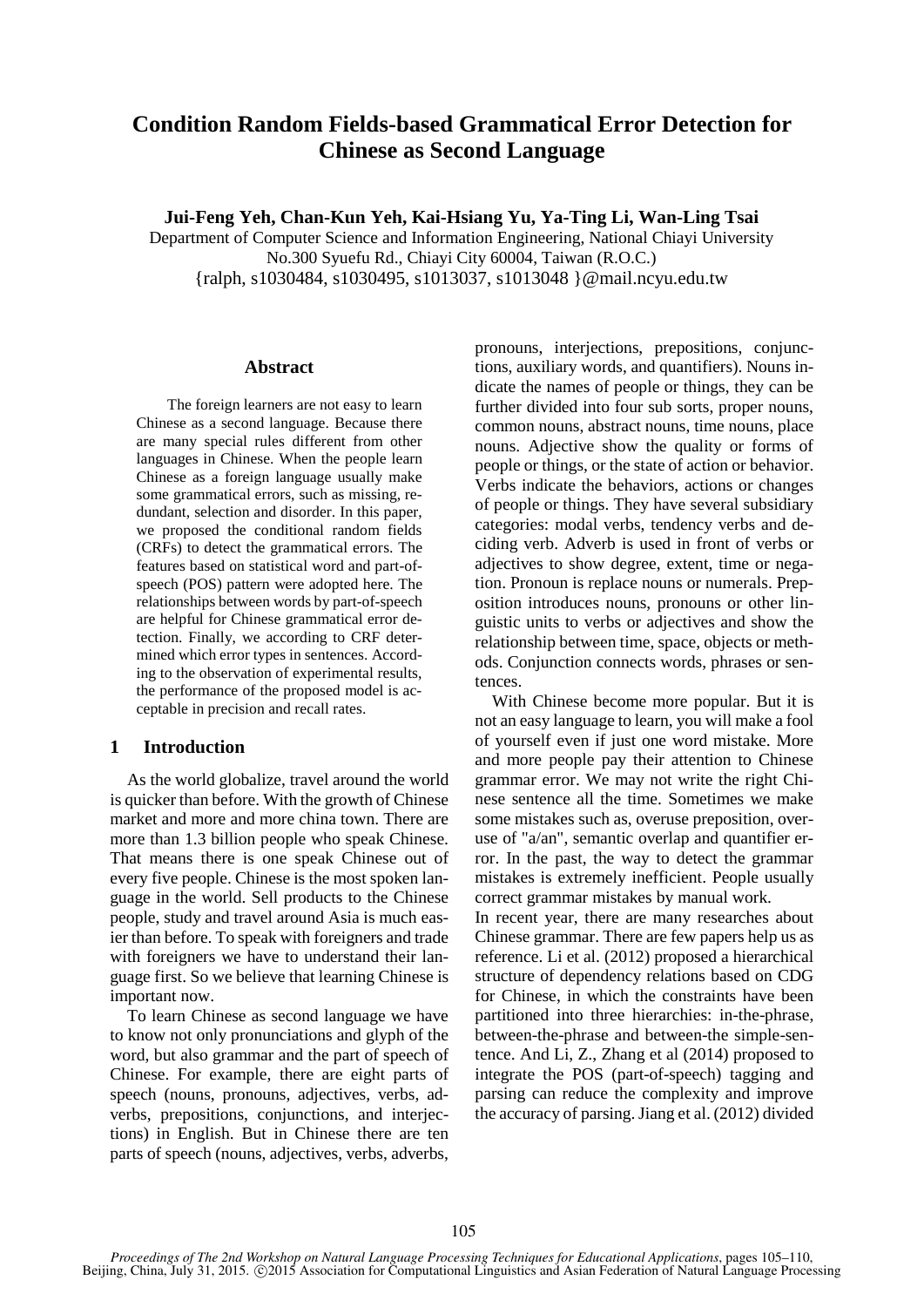| <b>Error Types</b>     | <b>Error Sentence</b>                              | <b>Correct Sentence</b>                            |
|------------------------|----------------------------------------------------|----------------------------------------------------|
| Missing Error          | 我(Nh) 送(VD) 你(Nh) 那裡(D)                            | 我(Nh) 送(VD) 你(Nh) <b>到(VCL)</b> 那裡(Ncd)            |
| Redundant Error        | 他(Nh) 是(SHI) 我(Nh) 的(DE)<br>以前(Nd) 的(DE) 室友(Na)    | 他(Nh) 是(SHI) 我(Nh) 以前(Nd)<br>的 $(DE)$ 室友 $(Na)$    |
| <b>Selection Error</b> | 吳(Nb) 先生(Na) 是(SHI) 修理(VC)<br>腳踏車(Na) 的(DE) 拿手(Nv) | 吳(Nb) 先生(Na) 是(SHI) 修理(VC)<br>腳踏車(Na) 的(DE) 好手(Na) |
| Disorder Error         | 所以(Cbb) 我(Nh) 不會(D) 讓(VL)<br>失望(VH) 她(Nh)          | 所以(Cbb) 我(Nh) 不會(D) 讓(VL)<br>她(Nh) 失望(VH)          |

Table 1. Example of error types.

Chinese grammar into three groups: morphology of content words, morphology of empty words and syntax. And each group is subdivided. Jiang et al. (2012) proposed the effectiveness of the XML and the goodness of XML structure these two parts compose XML syntax check. They improved local tree grammar of the XML document type definition, and then do XML validity checking in the grammatical structure based on the document type definition. Rozovskaya et al. (2012) presented a linguistically-motivated, holistic framework for correcting grammatical verb mistakes. Describe and evaluate several methods of selecting verb candidates, an algorithm for determining the verb type, and a type-driven verb error correction system. And they gloss a subset of the FCE dataset with gold verb candidates and gold verb type. Lee et al. (2014) develops a sentence judgment system using both rule-based and ngram statistical methods to detect grammatical errors in sentences written by CFL learners. Users can input Chinese sentences into the proposed system to check for possible grammatical errors. Wu et al. (2012) through examining the collected English-to-Chinese corpus composed of error sentences, in contrast to the errors commonly made by learners of ESL such as the use of articles and prepositions, we found that learners of Chinese whose L1 is English tend to produce sentences with word order, lexical choice, redundancy, and omission errors. And they present an approach using the proposed Relative Position Language Model (RP) and Parse Template Language Model (PT) to deal with the error correction problem, which is especially suitable for the correction of word order errors that comprise about one third of the errors made by learners of Chinese as a Second Language. The four error types considered for correction in their paper are errors of Lexical Choice, Redundancy, Omission, and Word Order.

In this paper, we show the four error types in Table 1. Islam et al. (2010) use the Google n-gram data set in a back-off fashion. And it increases the performance of the method. Their method can be applied to other languages for which Google ngrams are available. Sun, X., & Nan, X. (2010) defined the phrase's format to "Modifier + head + complement".

In our method, we tag some labels such as POS and binary variables in the sentences. In the section II, we described the models how to train the corpus by CRF. And show the experiment in the section III.

## **2 Method**

In this section, the architecture of our system is illustrated in Figure 1. Then we will describe the grammatical error detection using CRF in the section 2.2. And the procedures distinguish into two parts: training phase and test phase.

| Table 2. Punctuation tagged by CKIP Autotag. |             |
|----------------------------------------------|-------------|
| <b>COLONCATEGORY</b>                         | (:)         |
| COMMACATEGORY                                | $( \cdot )$ |
| <b>DASHCATEGORY</b>                          | $(-)$       |
| <b>ETCCATEGORY</b>                           | $(\ldots)$  |
| EXCLAMATIONCATEGORY                          | (!)         |
| <b>PARENTHESISCATEGORY</b>                   | $($ ( ) )   |
| <b>PAUSECATEGORY</b>                         | $(\cdot)$   |
| <b>PERIODCATEGORY</b>                        | $( \circ )$ |
| QUESTIONCATEGORY                             | (?)         |
| <b>SEMICOLONCATEGORY</b>                     | ( ; )       |
| <b>SPCHANGECATEGORY</b>                      |             |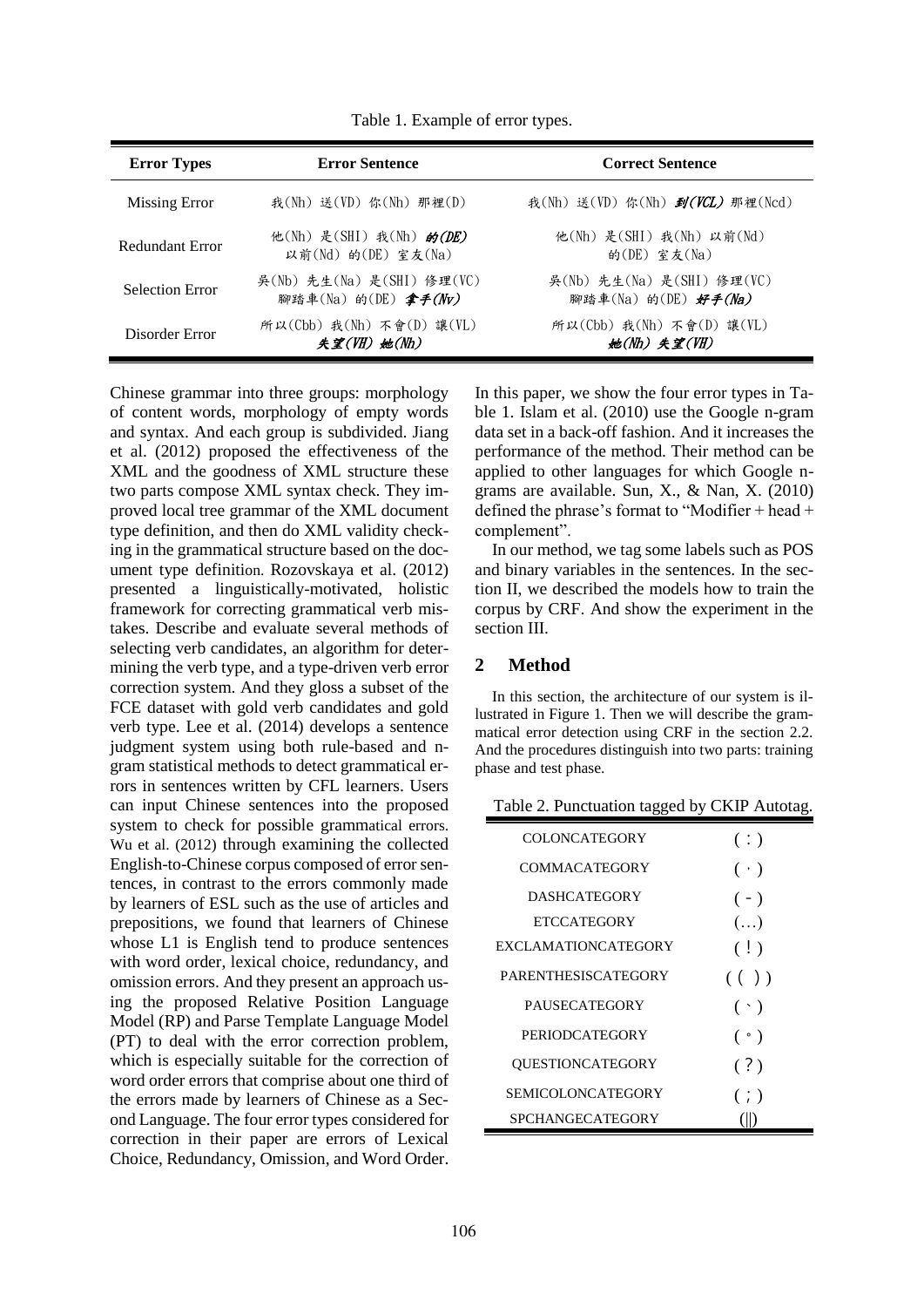

Figure 1. The Architecture of Our System

#### **2.1 Data Preprocessing**

CKIP Autotag is a word segment system which made by Taiwan Academia Sinica. CKIP Autotag can segment a long Chinese sentence into Chinese word. And then tag the punctuation (punctuation are listed in Table 2) and the POS to the word. This system classifies Chinese word into 47 different POS.

We use this system to chunking words and tagging the POS on the sentence. We survey the grammar of Chinese sentence by CKIP Autotag. And observe the relation between the words by the POS.

#### **2.2 Condition Random Fields**

Conditional random fields (CRFs) is a class of statistical modelling method that is generally applied in machine learning and pattern recognition, where they are used for structured prediction. It was an extension of both Maximum Entropy Model (MEMs) and Hidden Markov Models (HMMs) that was firstly introduced by Lafferty et al., 2001.Whereas an ordinary classifier predicts a label for a single sample without regard to adjacent samples. A CRF can take context into account. It's a discriminative of undirected probabilistic graphical model. It is used to encode known relationships between observations and construct consistent interpretations. Conditional random field defined conditional probability distribution P(Y|X) of given sequence given input sentence. Y is the "class label" sequence and X denotes as the observation word sequence.

A common used special case of CRFs is linear chain, which has a distribution of:

$$
P_{\Lambda}(y|x) = \frac{\exp(\sum_{t=1}^{T} \sum_{k} \lambda_{k} f_{k}(y_{t-1}, y_{t}, x, t))}{z_{x}} (1)
$$

Where  $f_k(y_{t-1}, y_t, x, t)$  is usually an indicator function.  $\lambda_k$  is the learned weight of the feature and  $Z_x$  is the normalization factor that sum the probability of all state sequences. The feature functions can measure any aspect of a state transition,  $y_{t-1}$  to  $y_t$  and the entire observation sequence, x, centered at the current time step, t.

Here we use three conditional random field models to calculate the conditional probability of the missing sentences, redundant sentences, disorder sentences and error selection sentences.

In training phase, we give the matrix {Word, POS, TAG} to denote the sentence of the words in the train set. Such as  $\{\pm, \text{ VCL}, \text{T}\}\$  or  $\{\pm, \text{ D}, \text{ }$ F, the word " $\pm$ (go)" has many part-of-speech in different sentences. The tag "T" means correct word in current sentence and tag "F" means error word in current sentence. Then we use this training data to generate the model by Conditional random fields.

In testing phase, we segment and tag POS labeling by CKIP Autotag. Then we also use the matrix {Word, POS} to denote the words. After preprocessing, we can get the tag's probability of testing words by our training models using CRF++.

For example, input the sentence of "但是(but) 駕駛(driver) 都(neither) 裝作(pretend) 沒(not)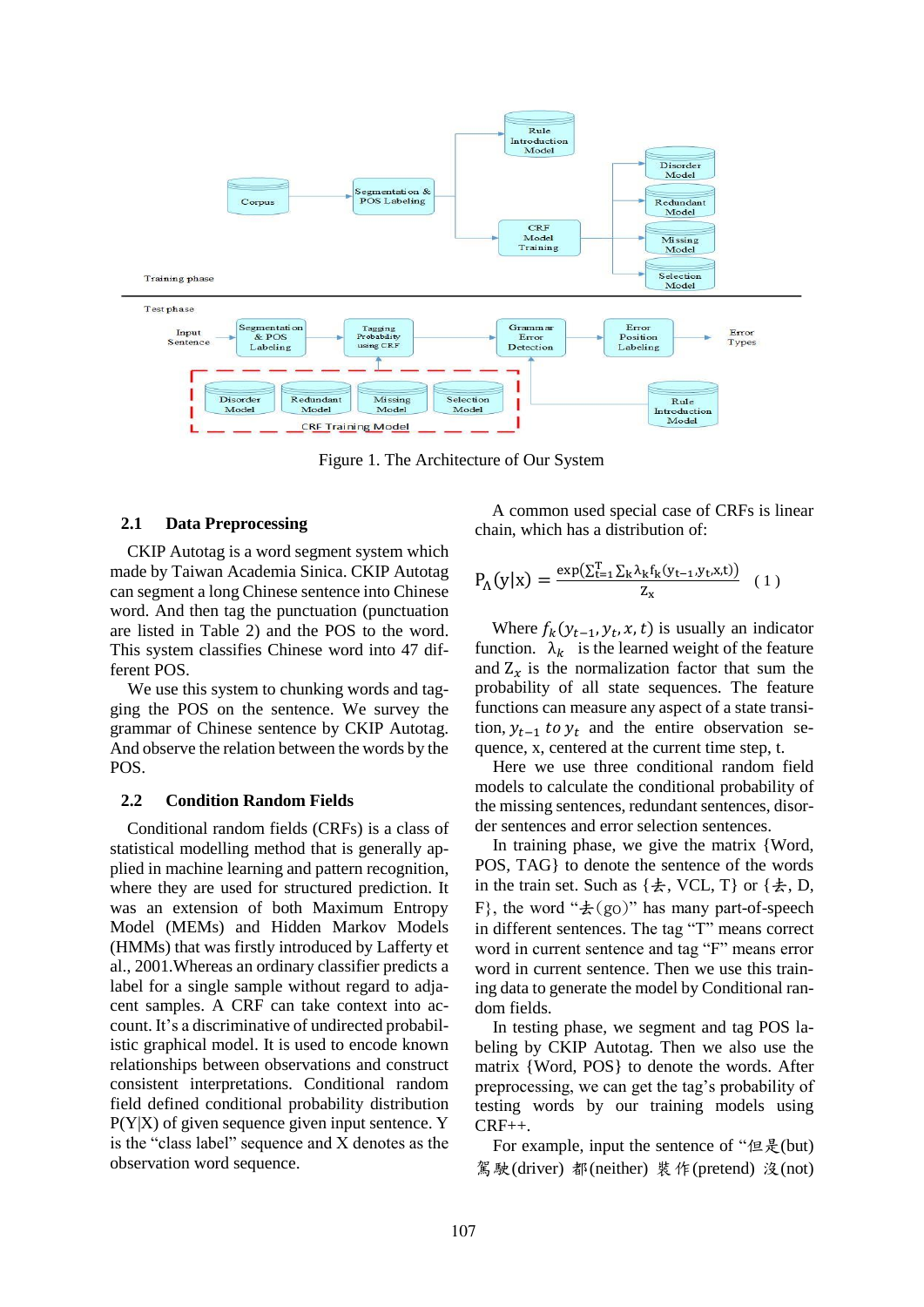看 到 (see) 或 者 (or) 聽 到 (hear) 我 (me) 了 (interjection)". There are some probabilities from different models, "Missing 0.872773, Redundant 0.465524, Selection 0.832839" and judge it is a redundant error. So we found every word's probability in this sentence. The probability of words are show in Table 3. And we found the error word is "了".

Table 3. Probability of Words in the Sentence.

| Word | <b>POS</b> | <b>Probability</b> |
|------|------------|--------------------|
| 但是   | Cbb        | T/0.963663         |
| 駕駛   | VC         | T/0.986188         |
| 都    | D          | T/0.975163         |
| 裝作   | VF         | T/0.970347         |
| 沒    | D          | T/0.962676         |
| 看到   | VE.        | T/0.984734         |
| 或者   | Саа        | T/0.953170         |
| 聽到   | VE         | T/0.988986         |
| 我    | Nh         | T/0.997955         |
| 了    | Т          | F/0.579991         |

According the probability of tagging, we can determine what type's error and speculate the position in the sentence.

## **2.3 Rule Induction**

There are many special cases of selection error types in Chinese. Such as quantifier is one case of all. In English, we usually use "a" or "an" to denote quantifier.

But Chinese needs more different quantifiers then the other language. In many cases, Chinese use '個' as a quantifier. There are more times we do not use '個' as a quantifier. About quantifier of human we should use '位' or '個'. About quantifier of animals we should use '隻', '匹', '頭', or '條'. About quantifier of things we should use '件'. About quantifier of buildings we should use '座' or '棟'. About quantifier of transportations we should use '臺', '輛', '架' or '艘' etc.

We also focused on finding the ordering type of the wrong words. There are some rules which we follow to finding ordering error.

● Behind the words "把 (let)" is connected the POS 'Nh' or 'Na' or 'Nep'.

- Behind the POS 'VA' is connected the word "跟(with)", and the POS 'Nh' or 'Na' also is connected behind the words "跟(with)".
- Behind the words "應該(maybe)" or " 好 像(like)" or "到底(at last)" is connected the POS 'Nh' or 'Na'.
- Behind the word "已經(already)" is connected the POS 'Neqa' or 'Neu', and the POS 'P' or 'Na' or 'VA' is connected behind the POS 'Neqa' or 'Neu'.

Above those rules, we can enhance our method during the detection grammatical errors.

# **3 Result**

To evaluate the performance of our system, we used three parameters: precision, recall and fscore.

Precision is the fraction of retrieved documents that are relevant to the query.

$$
Precision = \frac{tp}{tp + fp}
$$

Recall is the fraction of the documents that are relevant to the query that are successfully retrieved.

$$
\text{Recall} = \frac{tp}{tp + fn}
$$

F1-Score is a measure of a test's accuracy. It considers both the precision and the recall of the test to compute the score.

$$
F1 - score = 2 * \frac{Precision * Recall}{Precision + Recall}
$$

The comparative study of all the three cases has done. And a result of these cases are given in the Table 4 and Table 5 with the NLP-TEA 2014 dataset.

In this paper, we collect 2,212 sentences in training dataset. And it contains 622 sentences of missing, 435 sentences of redundant, 849 sentences of selection and 306 sentences of disorder. Then we use two dataset 1,750 sentences from NLP-TEA 2014 and 1,000 sentences from NLP-TEA 2015.

We can find only use CRF it can't find many error but its precision is better. Then add the rule induction can promote the recall means we can find more error from test data. Although its precision is reduced.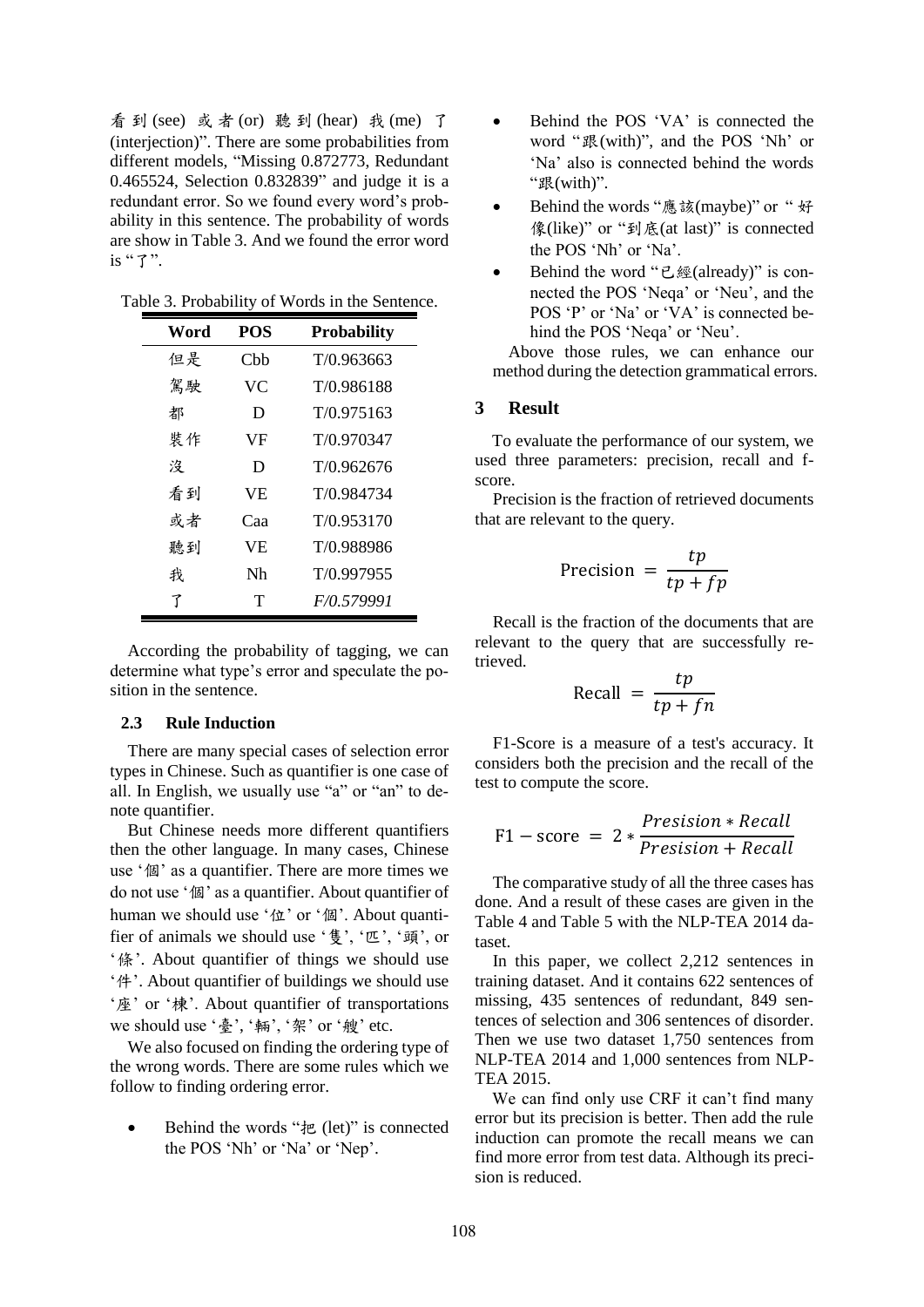| Table 4. Detection level         |                  |        |                 |  |
|----------------------------------|------------------|--------|-----------------|--|
| Method                           | Precision        | Recall | F1              |  |
| <b>CRF</b>                       | 0.6863           | 0.2000 | 0.3097          |  |
| $CRF + Rule$<br><b>Induction</b> | 0.5257           | 0.4674 | 0.4949          |  |
| Table 5. Identification level    |                  |        |                 |  |
|                                  |                  |        |                 |  |
| Method                           | <b>Precision</b> | Recall | <b>F1-Score</b> |  |
| CRF                              | 0.5897           | 0.1314 | 0.2150          |  |

Table 6, Table 7, and Table 8 are the performance with the NLP-TEA 2015 dataset and compare the other team

| Table 6. Detection level |          |           |        |        |
|--------------------------|----------|-----------|--------|--------|
|                          | Accuracy | Precision | Recall | F1     |
| <b>NCYU</b>              | 0.607    | 0.6112    | 0.588  | 0.5994 |
| <b>CYUT</b>              | 0.579    | 0.7453    | 0.240  | 0.3631 |
| <b>NTOU</b>              | 0.531    | 0.5164    | 0.976  | 0.6754 |

| Table 7. Identification level |          |                  |               |        |
|-------------------------------|----------|------------------|---------------|--------|
|                               | Accuracy | <b>Precision</b> | <b>Recall</b> | F1     |
| <b>NCYU</b>                   | 0.463    | 0.4451           | 0.300         | 0.3584 |
| <b>CYUT</b>                   | 0.525    | 0.6168           | 0.132         | 0.2175 |
| <b>NTOU</b>                   | 0.225    | 0.2848           | 0.364         | 0.3196 |

| Table 8. Position level |          |                  |               |        |
|-------------------------|----------|------------------|---------------|--------|
|                         | Accuracy | <b>Precision</b> | <b>Recall</b> | F1     |
| <b>NCYU</b>             | 0.374    | 0.2460           | 0.122         | 0.1631 |
| <b>CYUT</b>             | 0.505    | 0.5287           | 0.092         | 0.1567 |
| <b>NTOU</b>             | 0.123    | 0.1490           | 0.160         | 0.1543 |

In detection level (see the Table 6.), our recall is better than CYUT's method. It means we can find more error in dataset. And our precision is better than NTOU's method. It means our find correct error rate is better, although we find error quantity less than NTOU.

In identification level (Table 7.), it show who can find most error and error type is correct. In our method, our recall is nearly NTOU's method, it means we find more correct error type than CYUT's method. But our precision is better than NTOU's method. And our F1-Score is the best in this level.

In position level (Table 8.), our method's precision and recall are between the CYUT's method and NTOU's method. It means our method is not illustrious in this level. We consider the reasons are our correction is not enough standard.

# **4 Conclusion**

In this paper, we present a method using conditional random field model for predicting the grammatical error diagnosis for learning Chinese.

After observe the experiment results, our method is acceptable in NLP-TEA 2015. We believe this system is feasible. This system is useful for a foreign who learn Chinese as a second language. Even the people who use Chinese as a first language might use the wrong grammars.

There are some issues should be revise. First, the CRF models can be improved in some ways, such as words tagging or using the parsing tree. Second, increase the ranking mechanism to find the optimal words to correct the sentence.

In the future, we will pay attention to improve the precision and recall rates in this system. And let it can automatic correct the error if the people input the sentences.

# **Reference**

- Islam, A., & Inkpen, D. (2010, August). An unsupervised approach to preposition error correction. In Natural Language Processing and Knowledge Engineering (NLP-KE), 2010 International Conference on (pp. 1-4). IEEE.
- Jiang, Y., Wang, T., Lin, T., Wang, F., Cheng, W., Liu, X., ... & Zhang, W. (2012, June). A rule based Chinese spelling and grammar detection system utility. In System Science and Engineering (ICSSE), 2012 International Conference on (pp. 437-440). IEEE.
- Jiang, Y., Zhou, Z., Wan, L., Li, M., Zhao, W., Jing, M., & Liu, X. (2012, October). Cross sentence oriented complicated Chinese grammar proofreading method and practice. In Information Management, Innovation Management and Industrial Engineering (ICIII), 2012 International Conference on (Vol. 3, pp. 254-258). IEEE.
- Lafferty, J., McCallum, A., and Pereira, F. 2001. Conditional Random Field: Probabilistic models for segmenting and labeling sequence data. In Proceedings of the International Conference on Machine Learning.
- Lance A. Ramshaw and Mitchell P. Marcus. 1995. Text chunking using transformation-based learning. In Proceedings of the 3rd Workshop on Very Large